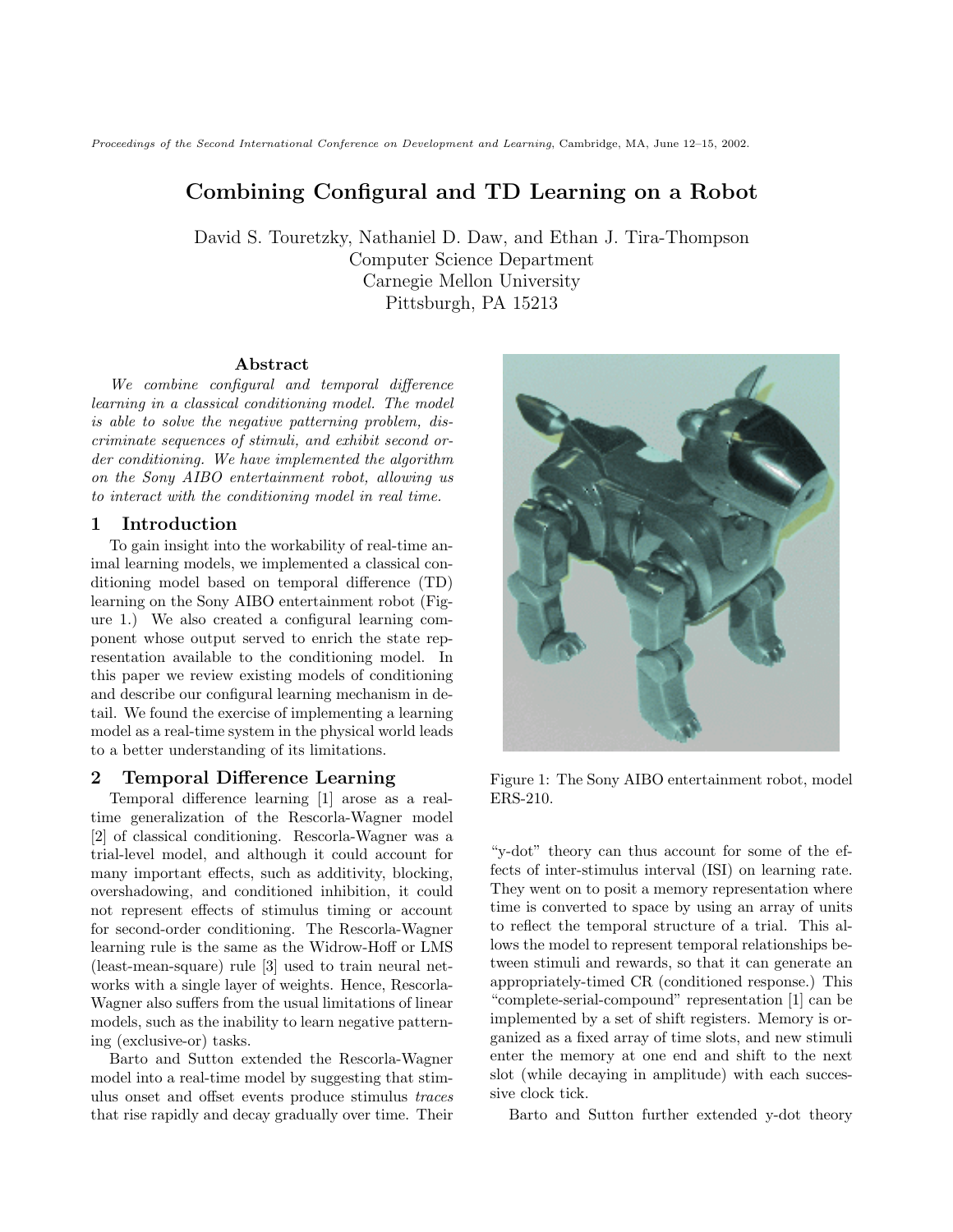into temporal difference learning [4] by requiring that the model compute a value function  $V(t)$  based on total expected future reward, rather than merely predicting reward at the next time step. A typical TD implementation uses exponential discounting of rewards in order to ensure that the expected total discounted future reward converges:

$$
V(t) = E\left[\sum_{\tau=0}^{\infty} \gamma^{\tau} r(t+\tau)\right]
$$

where  $r(t)$  is the reward received at time t, and  $\gamma$  is a discount factor less than one. Exponential discounting is favored because it leads to a simple recursive formulation of the value function:

$$
V(t) = r(t) + \gamma V(t+1)
$$

The reward prediction error  $\delta(t)$  used to train a network to predict  $V(t)$  is simply the difference between the left and right sides of the above equation:

$$
\delta(t) = \gamma V(t+1) - V(t) + r(t)
$$

The error signal  $\delta(t)$  has attracted considerable interest because it appears to be a good model of the primate dopamine system's response to reward prediction error [5, 6, 7]. This led to the suggestion that  $V(t)$  may be computed in the striatum [5].

Daw and Touretzky [8] argue that an average reward version of TD suggested by Tsitisklis [9] is preferable to the exponential discounting formulation because it connects more directly with psychological theories of animal choice. Animals appear to discount rewards hyperbolically [10], and this behavior can be obtained more naturally with an average reward model. (The same result can be achieved with exponential discounting by making  $\gamma$  very close to 1 and running the trials as a continuous sequence, rather than starting each trial with an empty memory buffer as most simulations do.) In rate-based TD, the mean reward rate is subtracted from  $r(t)$  to prevent  $V(t)$  from diverging:

$$
\delta(t) = V(t+1) - V(t) + [r(t) - \bar{r}(t)]
$$

 $\bar{r}(t)$  is the exponentially weighted average reward received up through time t. The average reward model is able to account for changes in the tonic firing rates of dopamine cells in terms of a change in  $\bar{r}(t)$  [8].

### **3 Memory Representation**

One problem with the complete serial compound representation is that it does not generalize well. If a model is trained with a constant ISI of 2 seconds, it will be completely surprised by a reward that comes a little too early or late. Varying the ISI across trials slows learning because the weight for each slot in the memory buffer is being trained separately. Another problem that arises specifically when this representation is used for TD is that the finer the temporal resolution of the memory, the greater the number of slots, and hence the greater the number of trials required for  $V(t)$  to propagate backwards from the time of reward to a memory state  $t$  seconds earlier.

The spectral timing model proposed by Grossberg and Schmajuk [11] is a continuous-time variant of the complete serial compound representation. Spectral timing utilizes an array of stimulus detectors with various response latencies. The breadth of the tuning curve increases with latency. As stimuli age, activity smoothly shifts to units tuned to longer latencies. Spectral timing models are less brittle because their units have overlapping tuning curves with smooth falloffs, so information learned at time  $t$  will naturally generalize to nearby times. In our simulation, the detectors are gaussian functions with preferred latency  $\mu$  and standard deviation  $\sigma = \mu/3$ .

Although feature detectors with broad variance aid generalization, the cost is a loss of temporal precision in the response. When the model is trained with a Rescorla-Wagner type learning rule (by setting  $\gamma = 0$ ), the result is a roughly Gaussian response centered at the time of expected reward; see Figure 2a. This might be taken as suggestive of a mechanism for producing scalar timing behavior. Scalar timing, as described by Gibbon [12], refers to the standard deviation in animals' estimates of elapsed time scaling linearly with the length of the interval. However, we will not pursue this connection in this paper, as we are mainly interested here in the structure of responding at short durations (around 0.5 sec), a regime in which variability in responding is minimal, and for which the scalar property may not hold [12].

Blurring produced by broad variance, in combination with a value function that estimates future reward rather than expected reward at the current timestep, results in a response whose peak is shifted ahead of the reward; see Figure 2b. We have experimented with a multiscale version of spectral timing in which one set of feature detectors uses a fixed width  $\sigma = 50$  ms, and a second set scales in proportion to the latency,  $\sigma = \mu/3$ . This allows the model to represent events precisely when there is low variance in the ISI, but still generalize over time, and acquire long latency events quickly via the broadly-tuned detectors that "look further ahead." Figure 2c shows the response of this multiscale model.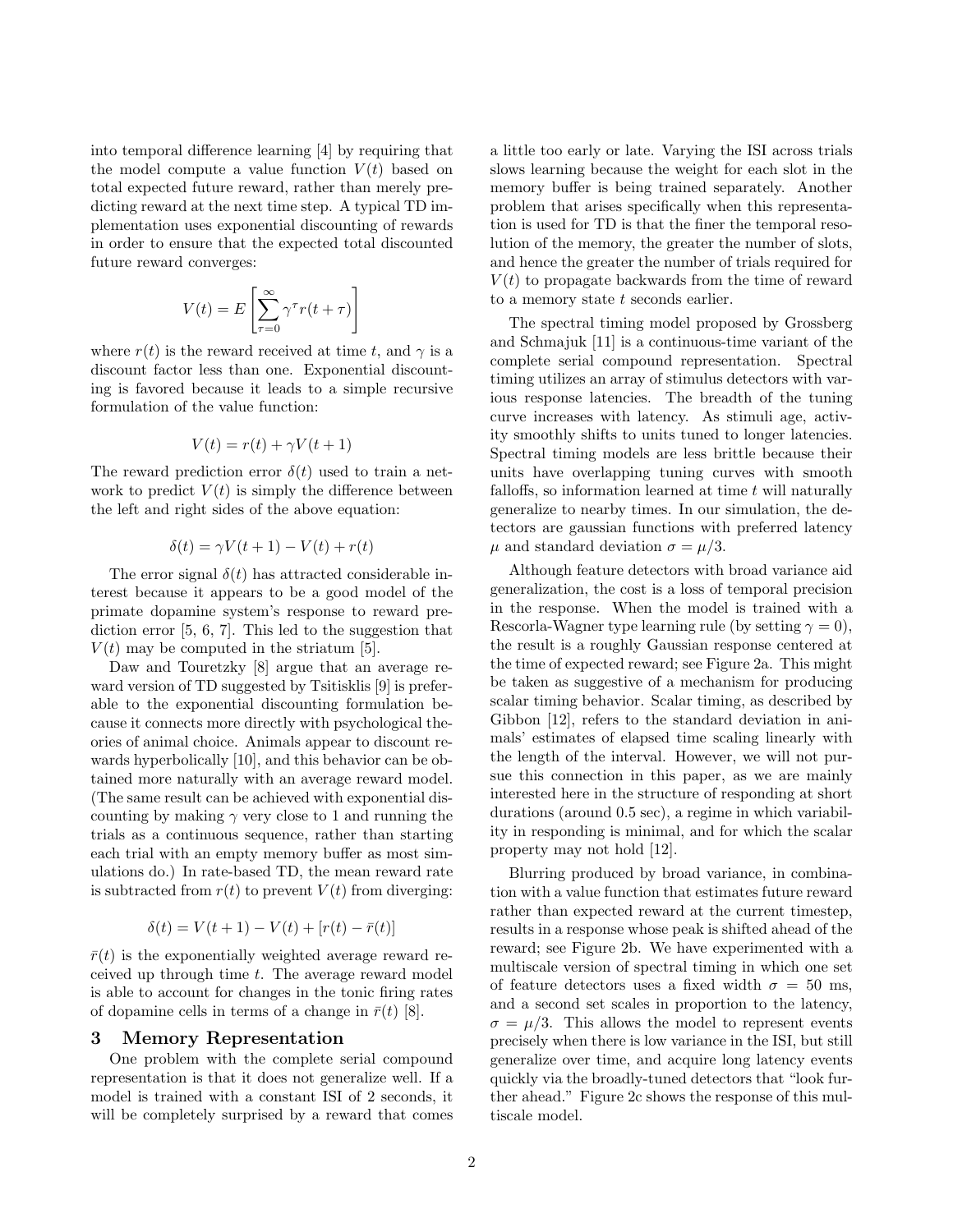

Figure 2: Models trained with 1 sec ISI. Triangles at bottom mark stimulus events; inverted triangles at top mark the US. (a) Rescorla-Wagner with scaled variance.  $\sigma = \mu/3$ ,  $\gamma = 0$ . Remaining plots use TD with  $\gamma = 0.9$ . (b) TD with scaled variance. (c) TD with multiscale representation. (d) TD with scaled variance and explicit US representation.

Even with a multiscale representation, the model's prediction error will not go to zero if it is trained on a task where the ISI varies. Figure 3a shows responses of the model after training on ISIs of 900, 1000, and 1100 ms (200 trials each, interleaved.) The response remains elevated after the reward at 900 ms, and falls too soon when the reward comes at 1100 ms. However, by adding an explicit representation of the US as a working memory event, the model was able to produce a response properly tailored to each of the three ISIs, as shown in Figure 3b and also Figure 2d. The reasons for this are discussed in the next section.

To summarize: stimulus events in our model are stored in a working memory buffer for three seconds. A separate set of feature detectors is supplied for each



Figure 3: Models trained with variable ISI of 900, 1000, or 1100 ms. (a) Multiscale TD:  $V(t)$  remains high after reward at 900 ms, falls too soon when reward comes at 1100 ms. (b) Adding an explicit US representation permits correctly-tailored responses.

event type. Each detector's response is a Gaussian function of the difference between its preferred latency and the age of the working memory event closest to that latency. Hence, if two instances of the same event type are present in the buffer, e.g., stimulus A followed two seconds later by a second occurrence of stimulus A, two sets of detectors will be active, one with near zero latencies, and one with latencies around 2 seconds. The outputs of the feature detectors are the input to the linear TD unit.

# **4 Responding**

If a linear unit is trained to predict the CR, as in the Rescorla-Wagner model, then the output can be used directly to generate a conditioned response. However, in a TD model the unit is trained to predict  $V(t)$ , which rises smoothly as the time for reward approaches, then falls back to a baseline level afterwards. Thresholding the output in order to produce a welltimed response would introduce additional complexity to the model, since it's not clear how the threshold should be set. Furthermore,  $V(t)$  may remain high for several time steps when a reward is imminent, yet an extended duration CR—or a train of successive CRs might not be appropriate.

Some behavioral measures, such as freezing responses in fear conditioning, are sensitive to general future predictions and not particularly sharply timed. They could well be modeled as proportional to  $V(t)$ . But other behaviors are better timed. A paradigmatic example is the conditioned eyeblink experiment, in which rabbits are conditioned to a light or tone CS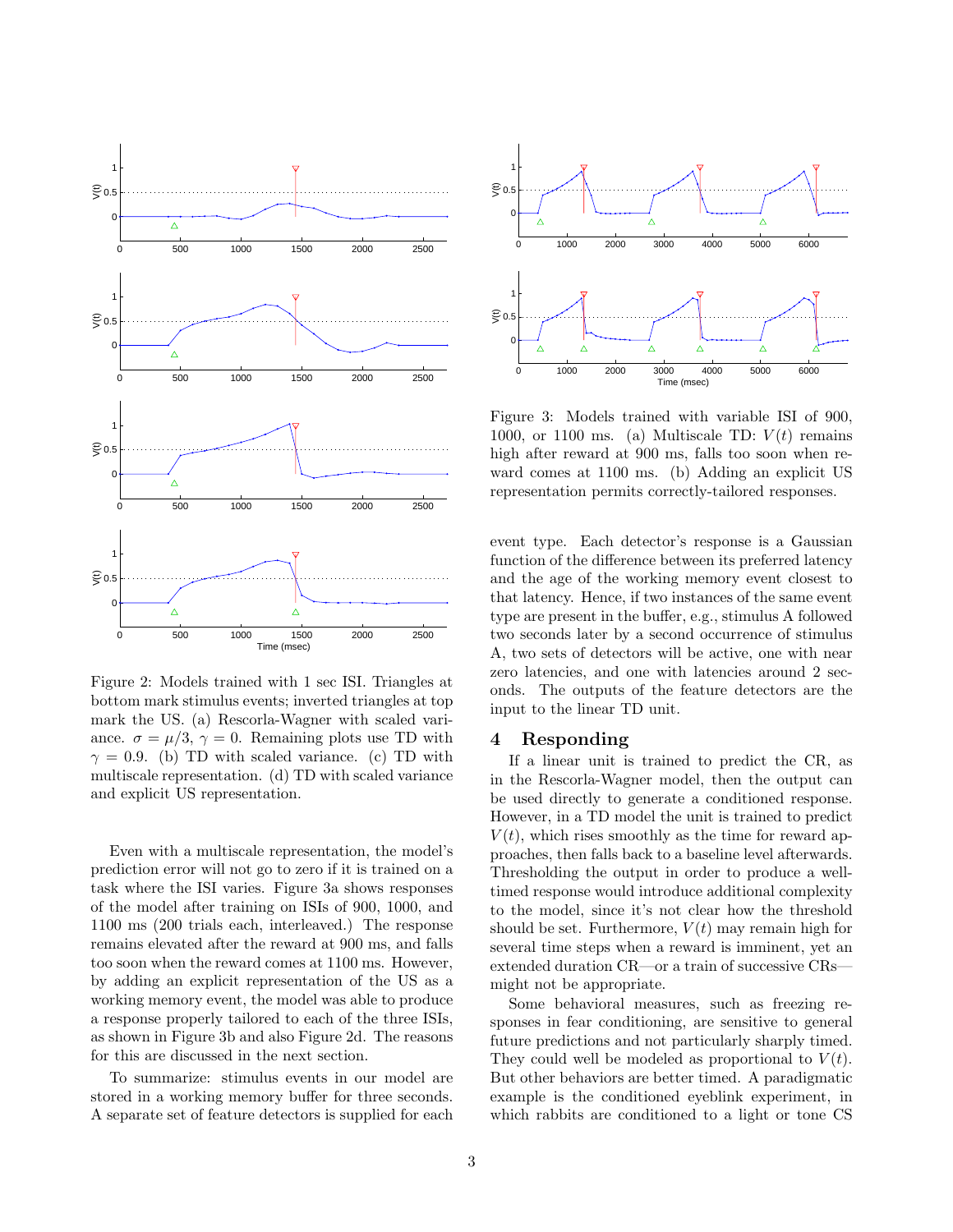preceding a puff of air directed at the eye or a shock to the eyelid; they time their CR to match the ISI. Such responses should perhaps be modeled as proportional to the predicted reinforcer  $r(t)$ , which can be estimated as  $V(t) - V(t+1)$ . Thus, we should expect reward whenever V drops by a substantial amount, indicating that the US is expected now. (To make an anticipatory response we would have to run the memory buffer forward a step to obtain  $V(t + 1)$ , but this is not a problem.)

Moore et al. [13] observed that when the timing of the US is inherently uncertain, CR topography can vary between animals. They trained rabbits on an eyeblink task where the ISI between the light/tone CS and the shock US was either 300, 500, or 700 ms. Half the animals adopted a "failsafe" strategy in which the eye began closing at 200 ms, reached full closure by 300 ms, and remained closed past the 700 ms point. The other half followed a "conditional expectation" strategy in which the eye closed in increments as the probability of a shock increased. Another strategy, called "hedging," was observed in an experiment where there were only two possible times for the shock to occur, and the difference between them was 400 ms. In that case the animals blinked twice.

The step-like increases in eye closure seen in the conditional expectation response are difficult to explain with the basic TD model, since the correlation between CS onset and each of the three possible times for US arrival is identical. Moore et al. proposed a "marking" mechanism whereby separate cascades of event detectors would be initiated at the 300 and 500 ms intervals, since the US had been paired with a CS at those latencies. Hence, at 700 ms past CS onset there will be three cascades active, and their combined associative strengths will produce a larger output, resulting in greater eye closure.

Our simulations suggest an alternative way to model conditional expectation: by simply including US events in working memory. The units encoding US events develop negative weights that cancel the excitation provided by CS event units, so that values of  $V(t)$  after the US has arrived are zero. This reflects the fact that the task involves only one US per trial. If the US comes at 300 ms, there should be no expectaton of a US at 500 or 700 ms, and our model does not respond at those times. Now the memory unit coding for a CS 700 ms ago has a stronger correlation with the US than earlier units, because those trials where the US doesn't arrive have been accounted for. Hence the value of  $V(t)$  will be larger if the trial reaches 700 ms with no reward. Figure 4 shows the result.



Figure 4: Responses in a model of the eyeblink experiment of Moore et al. [13] in which the is US delivered 300, 500, or 700 ms after CS onset.  $\gamma = 0.7$  in both plots. (a) TD with multiscale representation produces a descending response pattern. (b) TD with an explicit US representation shows the correct ascending pattern. The leftmost curve has only one peak, and the middle curve only two, because the memory of the US at 300 or 500 ms (respectively) suppresses further responding.

# **5 Configural Learning**

A number of studies have looked at mechanisms for recognizing configurations of cues, which could account for animals' ability to solve the negative patterning problem. See Pearce [14] for a review. The most general solution for a TD model would be to replace the single linear unit with a multi-layer backpropagation network, where the input layer was the memory buffer, the single output unit computed  $V(t)$ , and one or more hidden layers computed arbitrarily complex functions of the current memory state. The problem with this approach is that even small multilayer networks require considerable training time compared to the number of trials needed to demonstrate basic conditioning effects in animals. Unless we assume that the animal can learn offline, by mentally rehearsing recent trials while waiting for the next trial to begin, it will not be possible to train a network quickly enough using backpropagation to match the animal behavioral data.

An alternative to a general multilayer network is to adopt a specialized rule for creating units that recognize cue configurations. Pearce [14] gave one such rule, for configurations that consisted of a set of simultaneously presented stimuli. Since we are attempting to combine configural learning with a real-time con-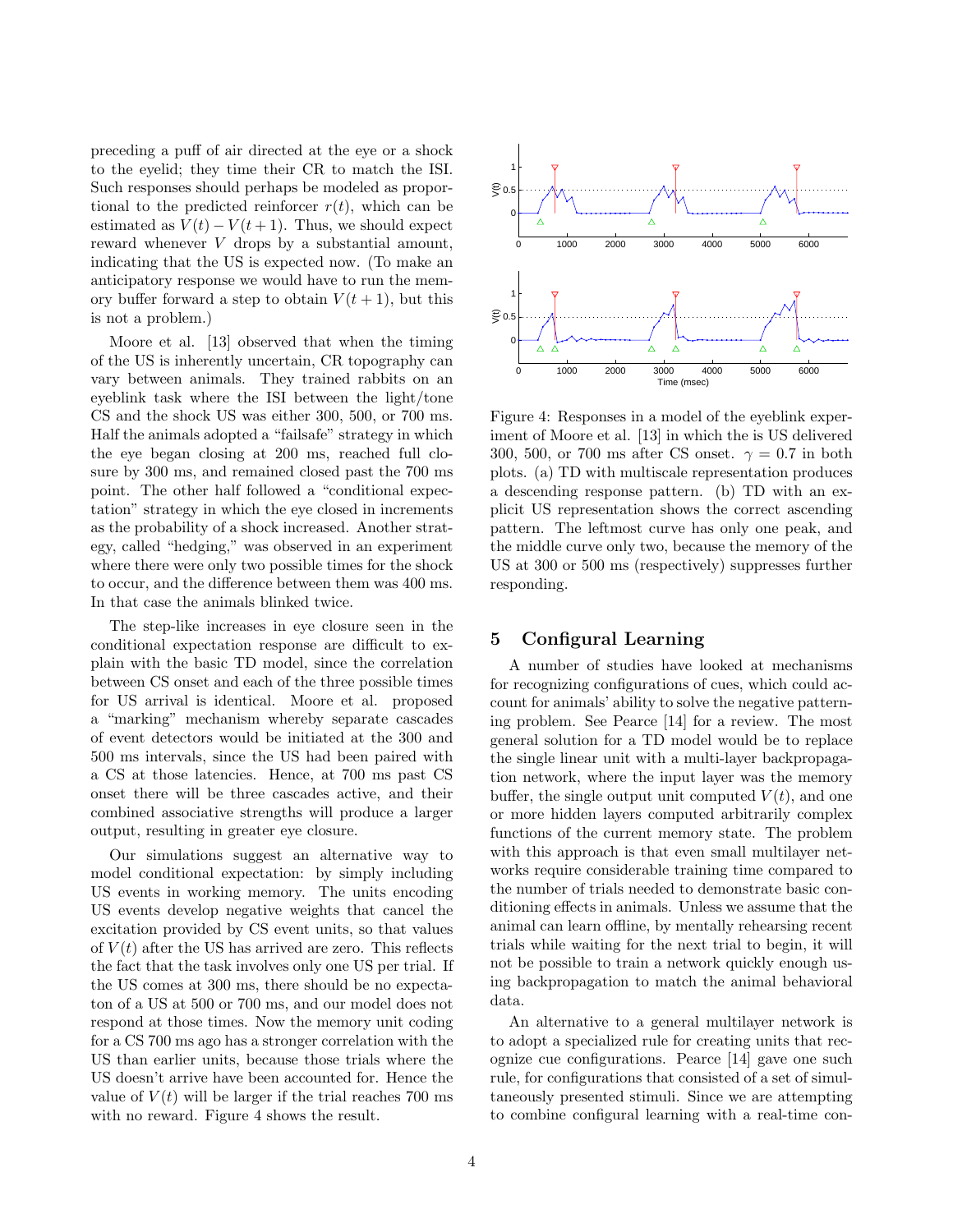

Figure 5: Configural units encoding a compound stimulus and a sequence of stimuli.

ditioning model, we will take timing into account explicitly.

We employ a very simple configural unit that looks for a conjunction of two events in working memory. Event 1 must be a stimulus that has just arrived (zero latency); event 2 can be either another sensory stimulus, or the firing of a lower-numbered configural unit. In this way, chains of configural units can be composed to recognize compound stimuli and/or sequences of stimuli.

Here are some examples of configurations that can be learned. A pair of co-occurring stimuli (say, simultaneous presentation of two lights) would be encoded by a configural unit whose event 1 was light-1 and event 2 was light-2, with an inter-event interval of zero. When these events both appear in working memory at about the same time, the configural unit fires. The configural unit's activation is recorded as another event in working memory, with the same temporal tag as the unit's event 1 stimulus.

If we then want to learn a configuration consisting of the two lights followed 3 sec later by a tone, another configural unit is constructed whose event 1 is the tone, and whose event 2 is the configural unit for the pair of lights. The inter-event interval for this configural unit would be 3 sec. See Figure 5.

The range of acceptable intervals between events 1 and 2 for a particular configural unit is described by a mean  $\mu$  and variance  $\sigma^2$ . We initialize  $\mu$  to the time difference between the actual events that led to the creation of the unit. We initialize  $\sigma$  to  $\mu/3$ , based on scalar timing effects observed in animals [12]. Using the fact that  $\sigma^2 = E[(x - \mu)^2] = E[x^2] - \mu^2$ , we can adapt these parameters online.

If a constant ISI is used then  $\sigma^2$  will go to zero, so it is necessary to impose a lower bound to preserve some generalization ability. We maintain  $\sigma \geq \mu/3$ , and to prevent fluctuations associated with a small sample size, we put off adaptation until  $n > 5$ .

Due to the adaptation process, the order of presentation of training trials can affect the way the model categorizes the input. Consider two types of trials where stimulus A is followed by stimulus B after a delay. If we initially train on A-B sequences with a 1 sec inter-stimulus interval, the configural unit for that sequence will have  $\sigma = 0.5$  secs. Subsequent training on A-B sequences with a 0.5 sec ISI will activate the same configural unit. On the other hand, if the model is initially trained with the 0.5 sec ISI, then  $\sigma = 0.25$  secs, and the configural unit will not become active for A-B sequences with 1 sec delays. Instead, a new configural unit will be created, and the model will treat the two sequences as distinct event types.

# **6 Classical Conditioning on the AIBO**

The Sony AIBO is an autonomous robot with color vision and a variety of other sensors, and sixteen degrees of freedom of motion. For our initial experiments with the AIBO we used touch switches on the bottoms of the robot's feet, a touch switch on its back, and one under its chin as conditioned stimuli. A touch switch on the head sensed the reward stimulus (i.e., a "pat on the head.") For the conditioned response we used either a head movement, or flashing of the LEDs that serve as "eyes" in the robot's face. (These colored LEDs, with accompanying sound effects, are used by AIBO applications to signal emotional states of the robot.)

The robot processes events at roughly 30 Hz, which is more than adequate temporal resolution. Initially there was no response to the conditioned stimuli, but by pairing them with a subsequent reward, the robot learned to make a CR at the time a reward should be expected. Using versions of the learning architecture described above, we successfully demonstrated learned inhibition, negative patterning, and second order conditioning on the AIBO.

### **7 Summary and Conclusions**

Our inability to manually deliver precisely timed stimuli forced us to deal with the issues of spectral timing and temporal generalization. Another problem that arises in real-world implementations is the richness of stimuli encountered, which threatens a combinatorial explosion of configural units.

We are exploring heuristics to limit the number of configural units built, or to prune units that do not contribute significantly to reduction of prediction error. One possible heuristic would be to concentrate